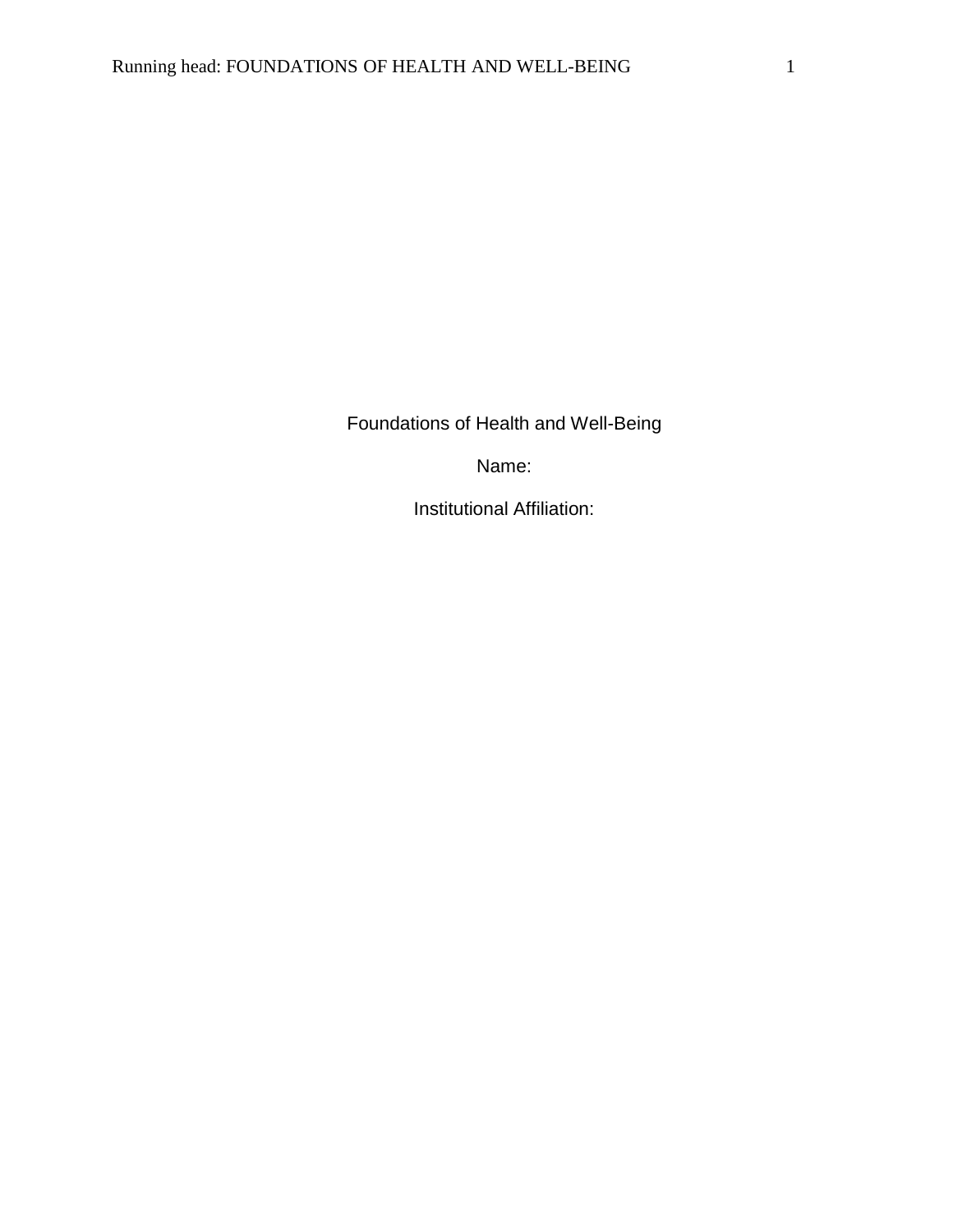Foundations of Health and Well-Being

# **The Patient**

Gideon is a 69-year-old male and a retired painter. He has been smoking since the age of 16 and has been diagnosed with chronic obstructive pulmonary disease (COPD) in the last three years. He lives on his own in the modest council ground floor flat where the air quality is very poor due to toxic cigarette smoke as Gideon refrains from opening windows that naturally ventilate his habitable spaces. Although the flat is surrounded by all services, Gideon does not access any kind of support.

Gideon was brought up by his elder siblings after losing his parents at a young age. The siblings were not financially, resulting in Gideon not completing his high school education. For this reason, he was compelled to work as a painter at the age of 14. Five years later, he got married and worked hard to provide for his family. Unfortunately, his wife succumbed to breast cancer. Gideon and his wife were not blessed with any child, and they never maintained a close relationship with family members. The death of his wife had a negative impact on his (Gideon) life resulting in him suffering depression. He also doubled the number of cigarettes he smoked per day (from 10 to 20 cigarettes). He also felt isolated from the community. He displays signs of lack of personal care, frail, looking thin, and self-neglect. His diet is unhealthy and based on toasts with butter. He feels that he cannot eat properly because of his shortness in breath. He also looks dehydrated because his fluid intake is poor and avoids drinking to avoid going to the toilet due to his breathlessness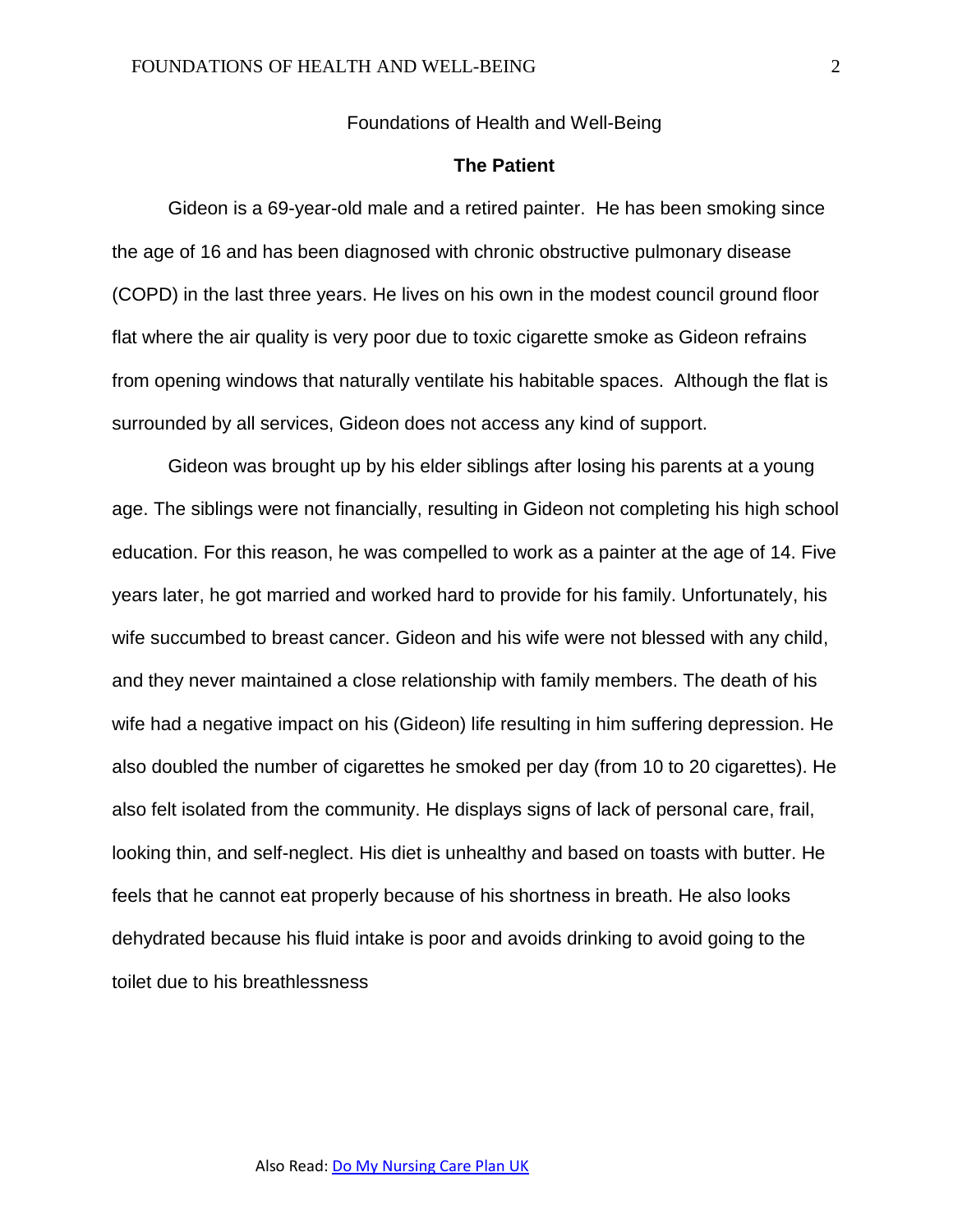Gideon was always an independent man and very protective of his wife, who was his soul mate. He was an active man who enjoyed playing golf and singing in the local choir of his church. However, he had to give up these activities due to continuing breathlessness, exhaustion, anxiety, and drowsiness. He feels worthless because he cannot cope with normal daily activities as before. Gideon lives on his own as depression has made him reclusive and difficult to be around. He has gradually pushed away everyone who has shown concern for his condition. The only person that seems to monitor him is his neighbor, who feels sorry about his situation. The neighbor is concerned about Gideon's well-being because he has previously fallen asleep on the sofa whilst smoking, which could have caused a fatal fire. He is also concerned about Gideon's deterioration, which has been very noticeable over time. The neighbor believes that having support and reducing tobacco consumption would benefit Gideon.

#### **Gideon's Health Issue**

Gideon is currently living with (COPD). He has not been using any prescribed inhalers or prescribed medication since his wife passed away. His Body Mass Index (BMI) is 17; bellow the normal range of 18.5, which tells us that Gideon is underweight. He looks malnourished because of his poor diet. Unhealthy eating results in him experiencing serious nutritional deficiencies like a lack of vitamin D and B that prompts him to infections. Gideon has experienced in the last month continuous breathlessness and sleep disturbances reducing his quality of life. Since he was admitted to a city hospital, after his neighbor found him unconscious on the floor, he exhibits respiratory distress like shortness of breath, confusion, tachypnea of 20 beats per minute, he struggles to speak, and he feels nauseous. As his saturation levels are very low (72%),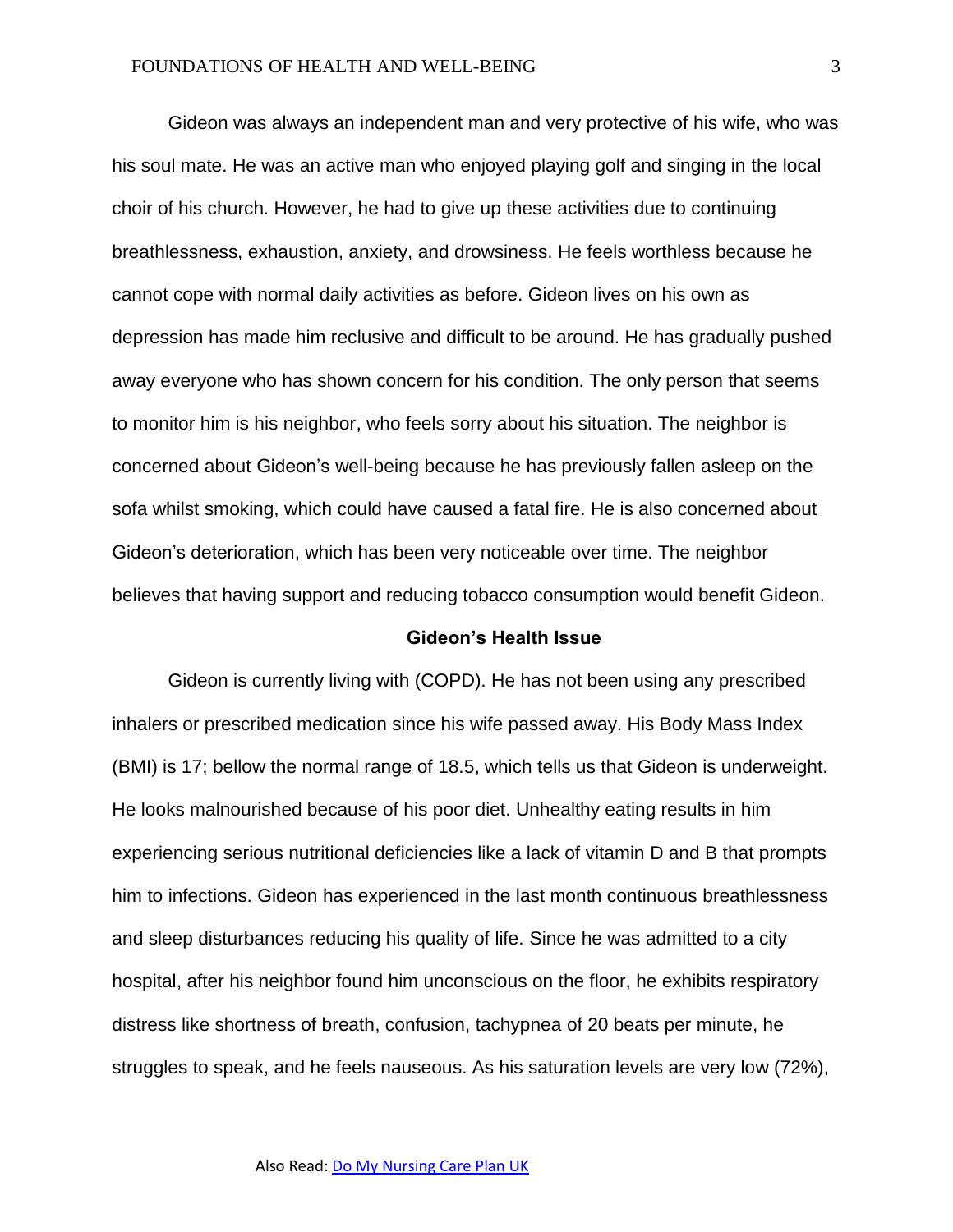he is put on oxygen (2l/minute), aiming to reach a saturation level of 88% - 92% ( for patients with COPD).

# **Activities of Living**

## **1. Sleeping**

The first activity of living that the essay discusses is sleeping. Sleeping is crucial for Gideon's well-being and health. Getting adequate sleep enhances a person's physical health, mental health, safety, and quality of life. Sleep deprivation affects a person's thinking, work, learning, and getting along with others(ref). Gideon's sleep issues are as a result of COPD and smoking.

Smoking cigarettes contributes to insomnia and sleeping problems. According to Brook, Zhang, Seltzer, & Brook (2015), cigarette smokers compared to non-smokers are twice likely to document inadequate rest and sleep. Smokers display insomnia symptoms like rapid eye movement, higher sleep latency, shorter sleep duration, frequent leg movements, and episodes of sleep apnea (Liu et al., 2013). Sleep disruption is attributable to nicotine, a highly addictive substance. The substance has a stimulating impact, thus acting as stimulant to keep Gideon awake and alert (Brook, Zhang, Seltzer, &Brook, 2015). Obstructive sleep apnea is the most prevalent sleeping problem among smokers and is triggered by the collapse of the throat muscles (those located at the back) during sleep (Vries, Ravesloot, & Van Maanen, 2014). Gideon has been smoking since he was 16years, suggesting that he is addicted to nicotine.

COPD impairs quality of sleep, further contributing to sleepiness, chronic fatigue, and poor quality of life. Compared to the general population, insomnia and daytime sleepiness is common in people with COPD (McNicholas, Verbraecken, & Marin, 2013;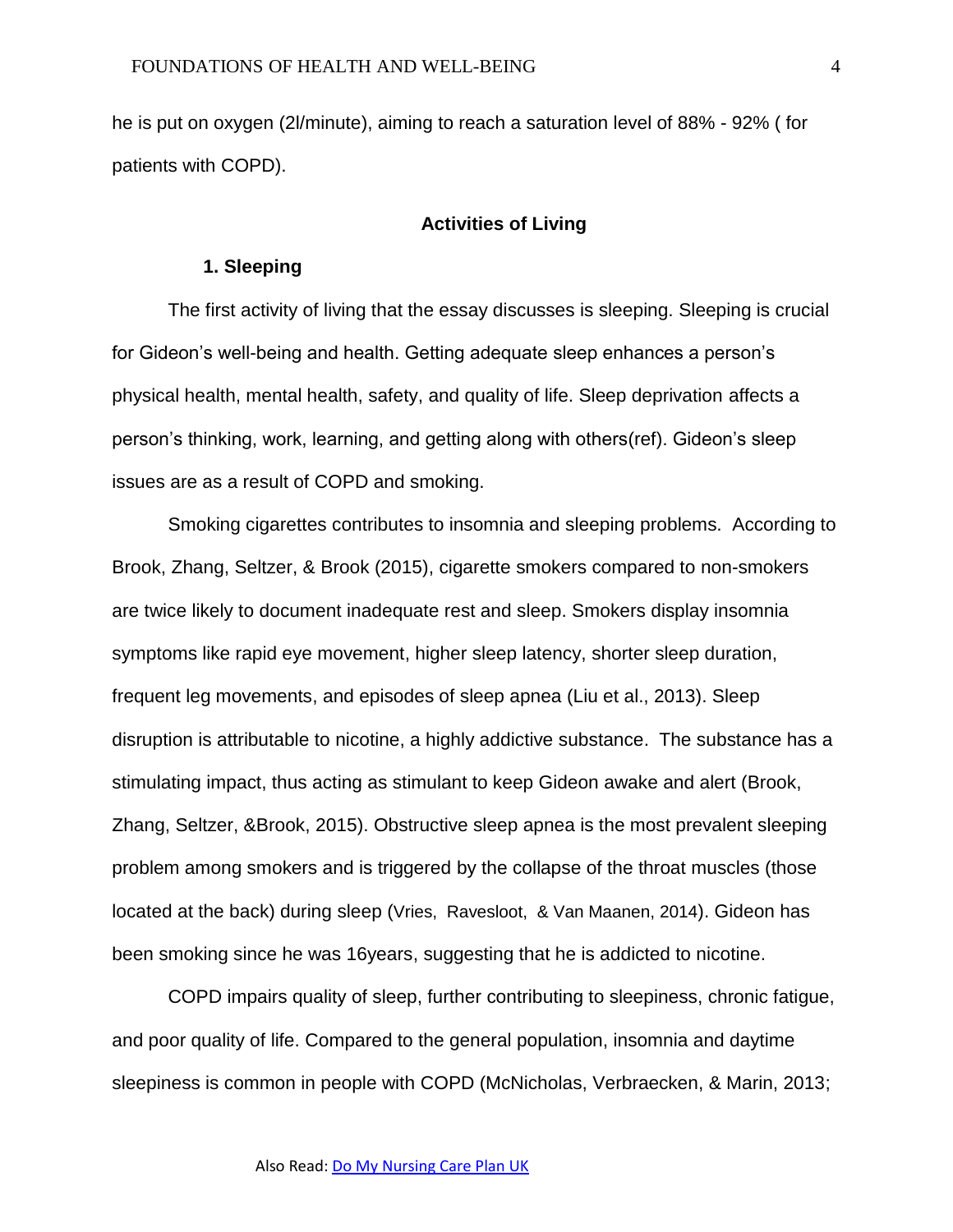Stephanie et al., 2018). Patients with wheezing or nocturnal cough experience difficulties maintaining or initiating sleep, resulting in excessive sleepiness during the day (Celik & Ozkan, 2018). COPD and depression have made Gideon sleep late at night and experience daytime sleepiness. Lack of adequate sleep interferes with Gideon's mental well-being, including cognitive decline, depression, and anxiety (Lotfaliany et al., 2013). Spiegelhalder et al.(2013) confirm that adults suffering from insomnia tend to be depressed and anxious. Therefore, cigarette use, age progression, and the presence of chronic conditions are disrupting Gideon's sleep. Addressing these issues is vital to improving Gideon's quality of life

# 1**.1. Biopsychosocial Factors**

1.1.2. **Biological –** Gideon sleeps late at night because of his medical condition (COPD). He finds it difficult to maintain or initiate sleep, an attribute that undermines his quality of life. Gideon's sleep quality is also threatened by his smoking habits. Addiction to nicotine interferes with a person's sleeping pattern (Brook et al., 2015)

**1.1.3. Psychological**– Smoking and COPD undermine Gideon's mental health because of sleep deprivation. His deteriorating health conditions, the predicaments in his life, along with inadequate sleep, are threatening his mental health. Gideon is depressed because of the great loss he suffered in his life (losing his soul mate) and his difficult upbringing. Therefore, smoking, COPD, and life stressors might further threaten his quality of life. According to Owens, Macrea, and Teodorescu(2017), COPD obstructs lower airways and its associated upper airway obstruction when sleeping. Nicotine will keep Gideon awake while his life stressors like the loss of his beloved, depression, and lack of job threatens his quality of life , including sleep.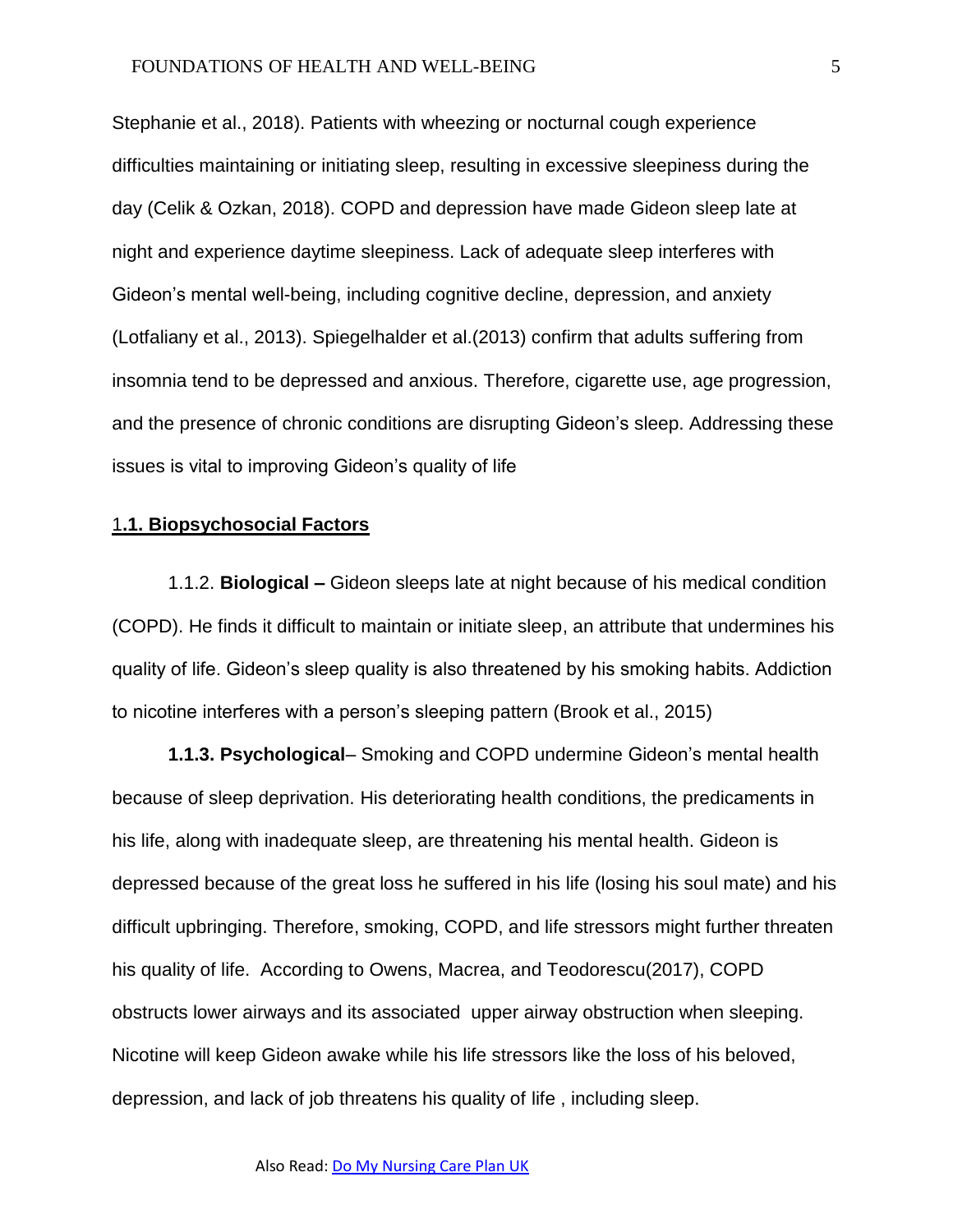# **2. Eating and Drinking**

The second activity of living to be discussed is eating and drinking. Gideon is 69 years old, and eating healthy and drinking liquid is paramount to avoid dehydration and malnutrition. Dehydration and malnutrition result in poor health outcomes, along with increasing hospital stays, failed discharges, and high mortality rates (COPD British Lung Foundation, 2017). Therefore, better nutrition is necessary to reduce hospital stays and health complications.

Dehydration in older people like Gideon is due to the aging process that triggers the onset of psychological changes in the body. Physical frailty and health complications make older people at risk of dehydration (British Nutrition Foundation, 2015). For instance, Gideon looks dehydrated because his fluid intake is poor. He avoids drinking to minimize frequent toilet visits due to his breathlessness. Therefore, Gideon must be informed by healthcare providers of the importance of fluid intake to address dehydration and its associated complications.

Adequate nutritional status and diet determine the health of older people like Gideon. Insufficient nutritional status results in malnutrition in this population segment. Undernourishment is caused by poor appetite, inadequate dietary intake, weight loss, and muscle wasting (Rasheed &Woods, 2013). Gideon's undernourishment is due to his low socioeconomic status, smoking, and inadequate dietary intake, issues that are threatening his quality of life. Rijkers(2015) notes that adequate nutrition is necessary for the elderly population because it improves their chronic conditions, including diabetes and heart conditions. Gideon's diet is unhealthy because he eats toast and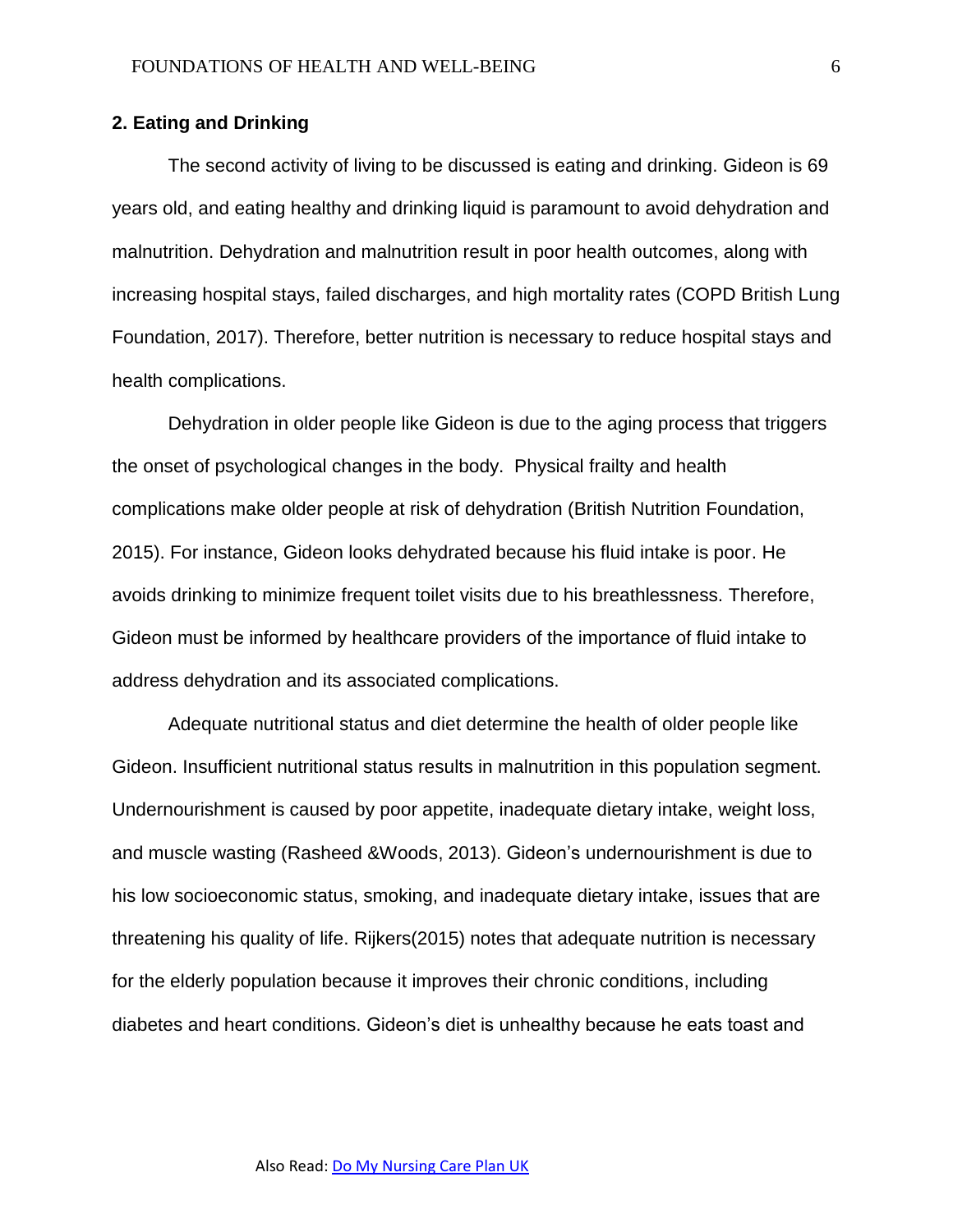butter every day. He feels that he cannot eat properly because of his shortness in breath. Gideon is at risk of becoming malnourished and dehydrated.

People with COPD are advised to limit their consumption of foods containing saturated and trans fats like butter (Lewthwaite et al., 2018). However, it is evident that Gideon lacks this knowledge because his meal comprises of butter and toasts, a situation that will worsen his condition. Also, he is a retired painter and stays alone, suggesting that he lacks adequate funds to purchase healthy foods like vegetables and fresh fruits. He also does not get essential services from the community, a challenge that contributes to his unhealthy eating. Gideon requires social support interventions like smoke cessation and nutrition to improve his health outcomes and prevent his condition from deteriorating further.

#### **2. Biopsychosocial Factors**

**2.1.1. Biological –** Gideon's breathlessness causes him to avoid taking liquid to avoid frequenting the toilet. COPD condition contributes to chronic fatigue, a factor that results in a poor quality of life. Due to weakness, he cannot roam the neighborhood in search of grocery stores that sale fresh fruits and vegetables.

**2.1.2. Politicoeconomic** – Gideon has retired and does not access support from the community. Although his COPD condition requires him to adhere to a strict diet, his socioeconomic status forces him to eat what he can afford despite being unhealthy. He is eating toast and butter, a diet that can worsen his condition further. The diet is also unhealthy because it lacks essential vitamins, thus increasing his vulnerability to inflammatory conditions and other infections associated with vitamin deficiency.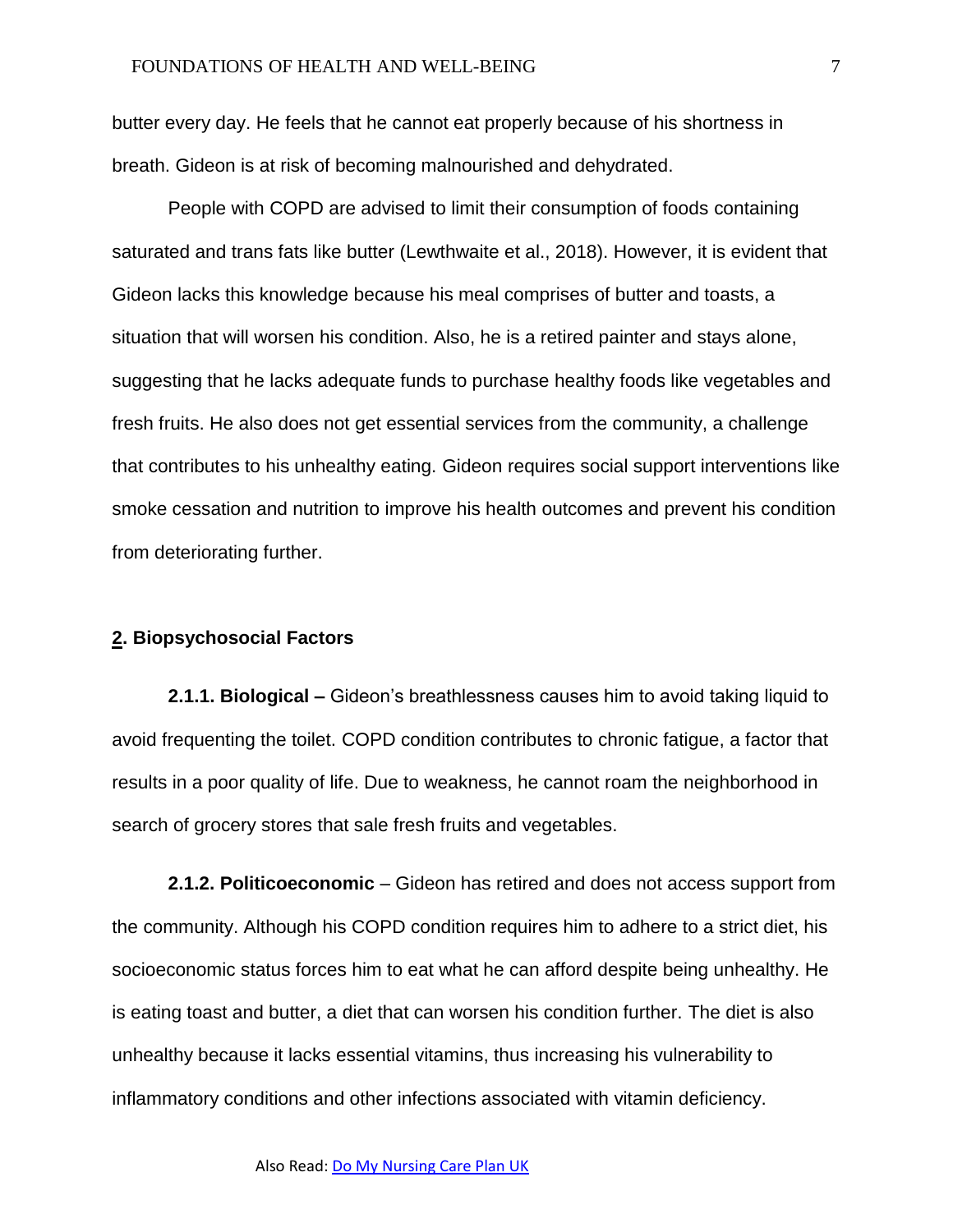## **3.Breathing**

COPD obstructs bronchial airflow, the reason behind Gideon's breathlessness. Maltais (2013) states that a person diagnosed with COPD condition displays symptoms like wheezing, breathlessness, and coughing. Others might experience nocturnal symptoms, such as sleep disturbance accompanied by airway constriction. In the elderly population, chronic obstructive pulmonary disease (COPD) is characterized by the deterioration in respiratory function. The situation is worsened by comorbid conditions like muscular deconditioning and cardiac disease (Jayadev & Gill, 2017). Gideon's breathing difficulties are caused by COPD and worsened by his smoking habit. His respiratory function is also undermined by his physiological and anatomical changes triggered by the aging process (Waugh & Grant, 2018; Peate, Nair, & VLeBooks, 2016). Additionally, his smoking habit contributed to his development of COPD conditions.

50% of smokers develop COPD, and it is advisable to stop smoking once diagnosed with the condition (Eklund, Nilsson, Hedman, & Lindberg, 2012). If Gideon does not stop smoking, he might damage his respiratory health, which might be irreversible. Crisafulli, Barbeta, Lelp, & Torres(2018) posit that intermittent cessation or smoking cessation reduces the decline in lung functioning caused by tobacco smoke while reducing exacerbations risks. Additionally, Gideon must access behavioral support, pharmacological treatments, and counseling to manage his condition. However, because of his nicotine dependence, Gideon might find it challenging to quit smoking.

#### **3.1. Biopsychosocial Factors:**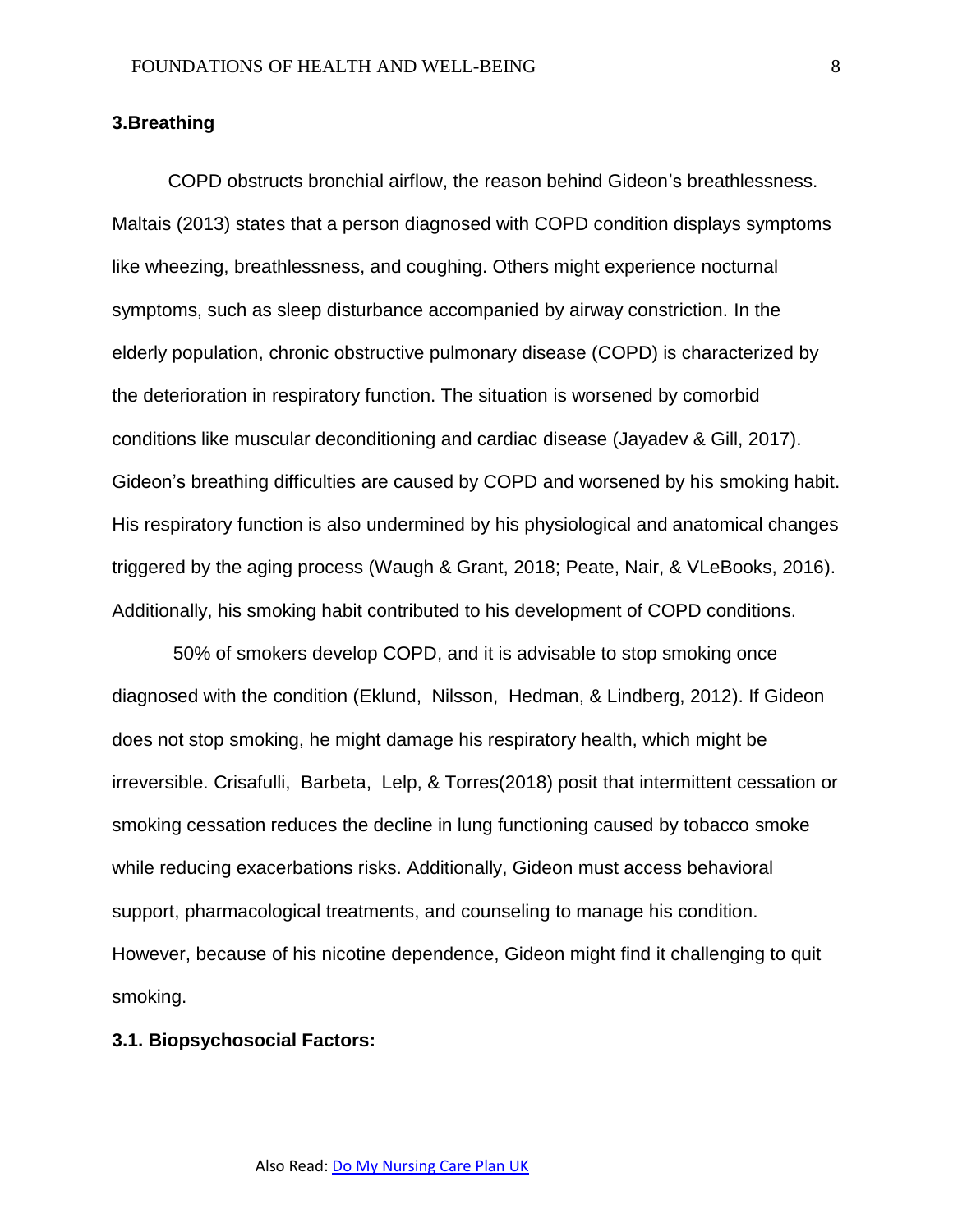#### FOUNDATIONS OF HEALTH AND WELL-BEING 9

**3.1.1 Biological:** Gideon displays shortness of breath, the most prevalent symptom of COPD (chronic obstructive pulmonary disease).The situation is worsened by the declining functions of the lung due to smoking and aging (Carette et al., 2019). Breathless is also caused by the poor quality of life and physical inactivity. Gideon no longer plays gold or goes to church. He isolates himself and pushes away anyone who tries to befriend him. His diet is poor and is high of fat and calories, factors that are contributing to his deteriorating condition. Therefore, Gideon's breathlessness is caused by his physical inactiveness, poor quality of life, and COPD.

**3.1.2 Physiological Factors:** Gideon requires information and advice to promote a healthy lifestyle and aid breathing. He needs advice from medics on the importance of leading an active lifestyle and eating healthy foods. COPD patients must limit the intake of food with saturated fats, drink plenty of water to keep hydrated and eat foods that are rich in vitamins (Scoditti, Massaro, Garbarino, & Toraldo, 2019; Lewthwaite et al., 2018). However, Gideon is not observing these guidelines because of his unhealthy meals, including butter and toast. Additionally, he smokes indoor contributing to air pollution. Therefore, he needs counseling to quit smoking. Air pollution makes Gideon vulnerable to COPD exacerbations (Viniol & Volgelmeier, 2018). Gideon lives on his own in the modest council ground floor flat where the air quality is very poor due to toxic cigarette smoke as Gideon refrains from opening windows that naturally ventilate his habitable spaces. He, therefore, needs advise to modify his behaviors and lead a healthy lifestyle. As a COPD patient, continuous oxygen therapy will enhance his survival chances; boost his exercise tolerance, and quality of life (Branson, 2018).

## **Health and Social Care Agenda**

Also Read[: Do My Nursing Care Plan UK](https://www.nursingessaywriters.co.uk/do-my-nursing-care-plan-uk)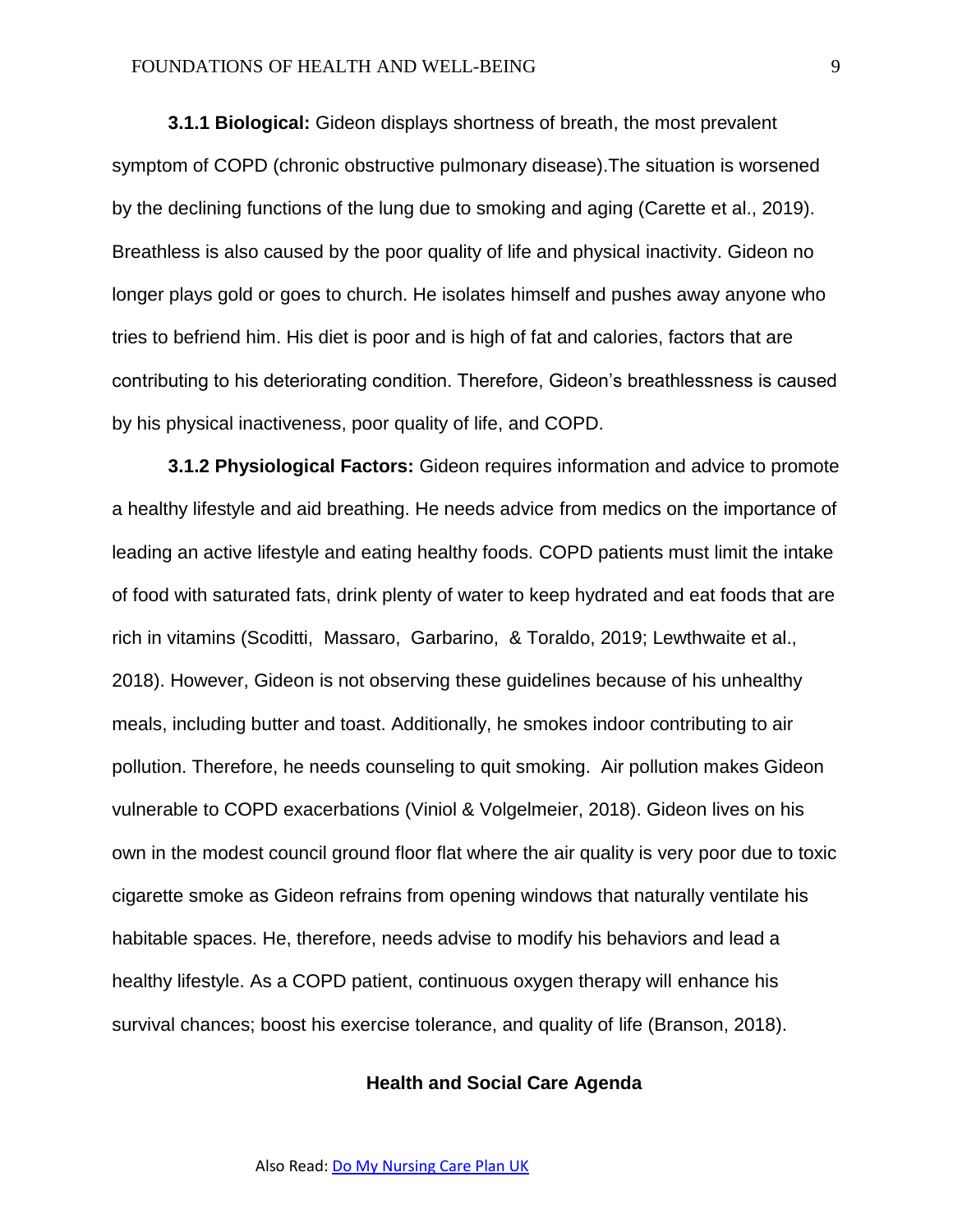#### **Overview of the Aims of the Health and Social Care Delivery Plan**

The primary objective of the Health and Social Care Delivery Plan (2016) is to support self-management, early intervention, and prevention of various health conditions among the Scottish population. The plan revolves around three agendas: Better care, Better health, and Better value.

*Better Care*: The plan ensures that every citizen access the right helps at the right time. The plan encourages healthcare providers to shift from just providing services to people to including them in their distinct aspects of support and care. The approach ensures that individuals are responsible for and regularly incorporated into their well-being and health. Ideally, patients must be offered the control, dignity, freedom, and choice over their care. For people with complex and chronic conditions, they must be helped and supported in managing their health conditions over the course of their lives. Their care plan should reflect their various needs.

**Better Health:** The plan advocates for the shift from fix and treat strategy to one that is founded on self-management, prevention, and anticipation. Preventable health conditions must be addressed before they exert a considerable health burden on Scotland's healthcare system. Collaboration between healthcare providers is a must in creating a culture that embraces healthy behaviours from childhood through adulthood. The plan also acknowledges the importance of mental and physical health and tackling conditions undermining one's health.

*Better Value***:** The Health and Social Care Delivery Plan (2016) concentrates on delivering value using the available resources. Balancing healthcare delivery in community care settings, hospitals, and individual homes is crucial in improving the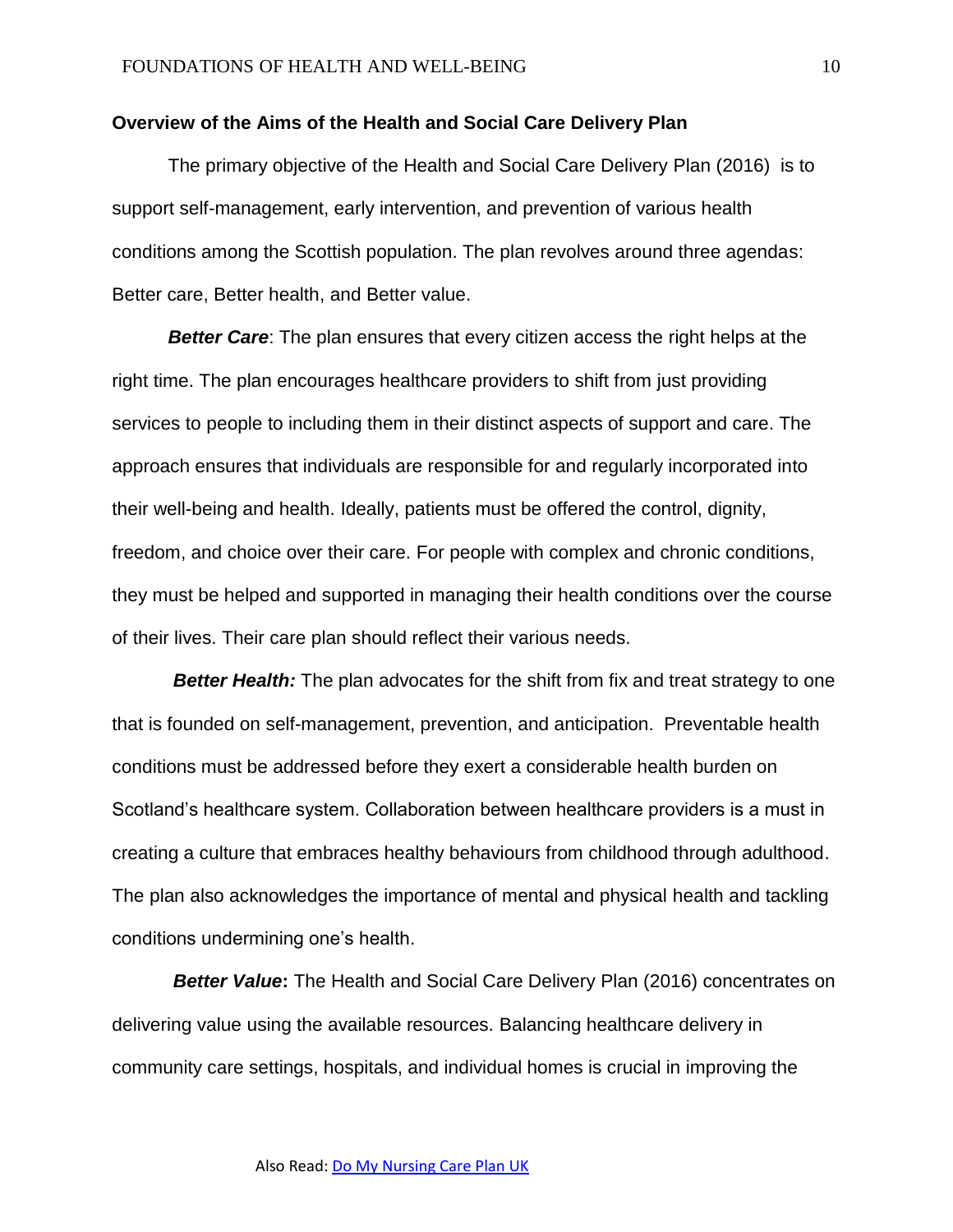value of care accessed by individuals. People should remain in hospitals if they require specific treatment; otherwise they should access competent community care. However, people exert considerable burden on the existing community and primary services, requiring the healthcare system to redesign these services and ensure that they have adequate staffing, resources, and the right capacity. NHS Scotland plans to invest in the skills of its personnel and capacity to boost care delivery. Better care, better delivery, and better health, in combination aim to bring considerable changes and long-term sustainability in social and health care. They will also support continuous improvement of the wellbeing and health of the nation.

## **Gideon and Health and Social Care Delivery Plan**

Chronic obstructive pulmonary disease (COPD) prevalence and its associated expenses exert a considerable financial burden on NHS, making it unsustainable. The Social Care Delivery Plan requires nurses and allied professionals to encourage selfmanagement programs to enhance the sustainability of the healthcare system. Thus, the Social Care Delivery Plan underscores the importance of early intervention, prevention, and self-care. It also encourages the involvement of patients in their care plan to keep them healthy and out of the hospital. Gideon's condition has been deteriorating because he lacks information about managing COPD. He continuous to smoke, exposes himself to poor air quality, and eats unhealthy diets. The plan encourages healthcare providers to work with patients such as Gideon to support them in managing their complex health conditions.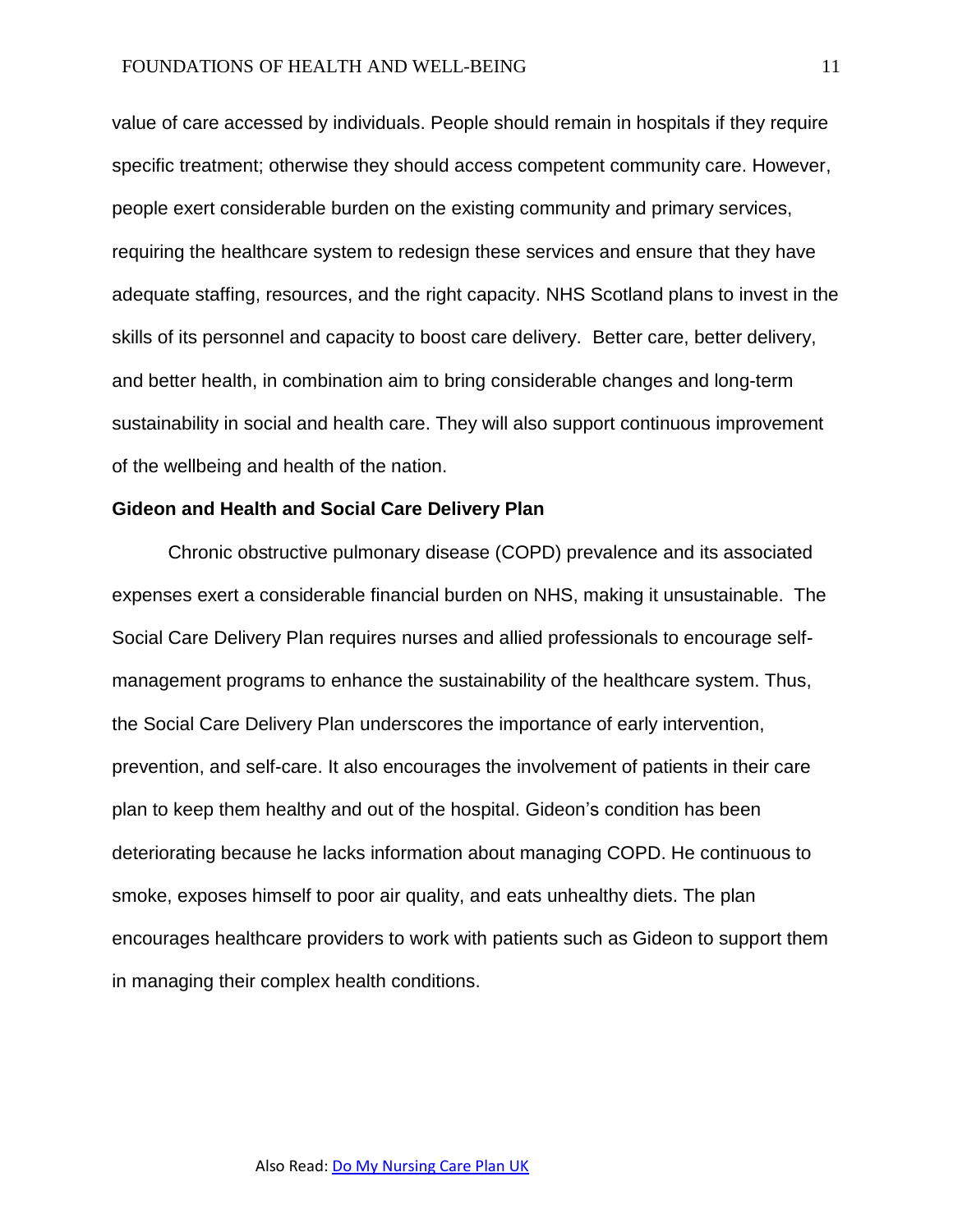Using the Social Care Delivery Plan, medics must work with Gideon to design an intervention plan that meets his needs. The plan should revolve around smoking cessation and self-management approaches like adhering to a healthy diet, being physically active, and adhering to treatment regimen. Health professionals must incorporate the Roper-Logan-Tierney Model for nursing to assess Gideon's response to their treatment intervention. The model assesses patient's progress rather that concentrating on patient's quality of life and independence (Rolland & Jenkins, 2019). The model(Roper-Logan-Tierney Model) help nurses identify areas that patients are unable to address alone such as quitting smoking, and design interventions to help them overcome the vice(Roper, Logan, Tierney, 2000).

Collaboration between medical professionals and Gideon to encourage optimal outcomes and self-management is recommended by the plan. Self-management provides Gideon with the skills and information needed to modify his behaviour and adhere to medical therapies to improve his health and well-being., and reduce the effect of chronic illness (Verbrugge, De Boer, & Georges, 2013; Brooker & Waugh, 2013). In the United Kingdom, emphasis is on behaviour change and personal responsibility rather than addressing societal-wide issues that might be contributing to Gideon's deteriorating health condition(Potvin & Jones, 2011; Thompson, Watson, & Tilford, 2018). Therefore, the application of the plan to Gideon will focus on psychosocial and mental support, pulmonary rehabilitation, and smoking cessation. Self-management will also be evident during consultations. Gideon will be provided with the needed support in managing his breathlessness, medicines management (rescue medication and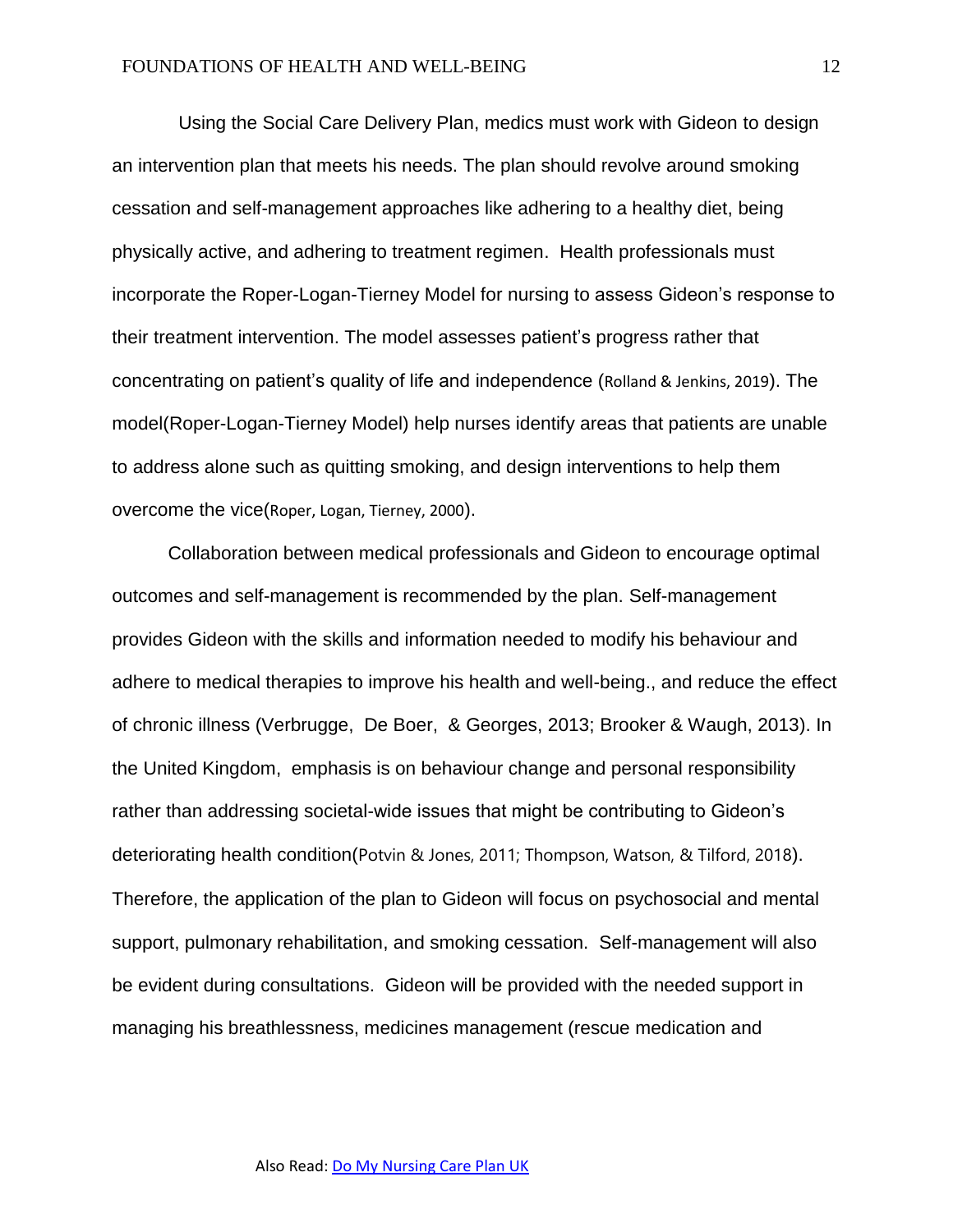inhalers), enhancing positive lifestyle, preventing exacerbations, and signposting and referring him to community resources based on his needs.

 Healthcare providers can also educate Gideon on the effective utilization of technology to monitor his condition. Technology –supported care initiatives provide patients with home exercising and real-time coaching to promote an active lifestyle and address exacerbations (Fraser, Page, & Skingley, 2013). The use of these approaches will instil confidence in Gideon because self-management is patient-oriented. Selfmanagement is effective because it focuses on the preferences, interests, and strengths of Gideon. Health professionals must ensure that they respond to psychological, social, and physical needs of Gideon. Special attention should be in promoting his well-being, meeting his care and health needs, and preventing his deteriorating condition (Nursing & Midwifery Council, 2015 & 2018). Gideon must be helped to access necessary social and healthcare support and information.

# **Health Promotion Activities: Cessation Smoking and Support Groups for People with COPD**

Gideon's COPD diagnosis requires him to enrol in a local support group to provide him with significant insights regarding his condition. He will also learn from people with a similar condition but leading a healthy and fulfilling life. Therefore, the two local or national health promotion services that relate to Gideon are Breathe Falmouth Club and NHS stop smoking support services.

# **How the Services Offered are Beneficial to Gideon**

Local stop smoking support services by British Lung Foundation in Scotland will increase Gideon's chances of quitting smoking for good. The National Health Service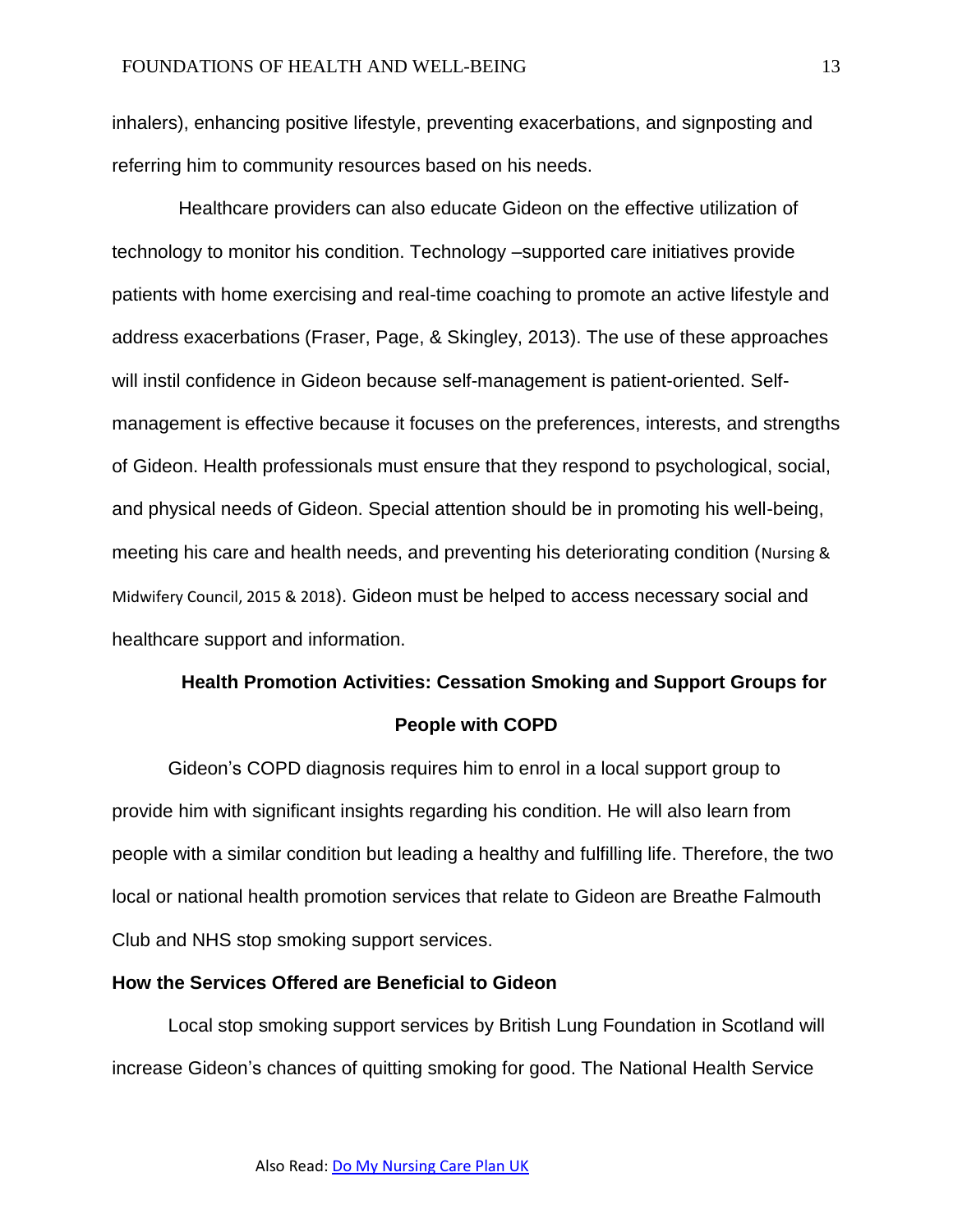provides individuals with local specialists and pharmacy to aid in cessation smoking (British Lung Foundation, n.d). Gideon's local community pharmacy will provide him with a free stop smoking service. The advantage of this service includes flexibility, convenience, and availability (British Lung Foundation, n.d). The government has pharmacy services in every neighbourhood where individuals access their stop smoking medication as well as one- on- one support services that suit their needs. For instance, Gideon might choose to use these services during lunchtime or evening, depending on his schedule. The pharmacists are required to explain the effectiveness of the medication program and how they will assist the concerned person in quitting smoking. The medications vary and include Champix, inhalators, nasal sprays, or patches (British Lung Foundation, n.d). The pharmacist explains the benefits and side effects of each medication so that Gideon can choose that which meets his needs

 Gideon can choose either I- to-1 or group stop smoking support in his local area. These services are based on a drop-in or appointment basis. The venues are easily accessible to individuals who wish to quit smoking, including hospitals, community centres, and pharmacy, or GP practice (British Lung Foundation, n.d). Group sessions are effective for those pursuing support from individuals facing similar challenges. The aim of this session is to ensure that individuals get support from likeminded people after the sessions, a strategy that will increase Gideon's chances of stopping smoking. The advisor in one to one support closely monitors the patient while addressing difficulties that clients encounter in their endeavour to quit smoking.

Gideon will benefit from the program because smoking increases his susceptibility to developing cardiovascular diseases and lung cancer. The session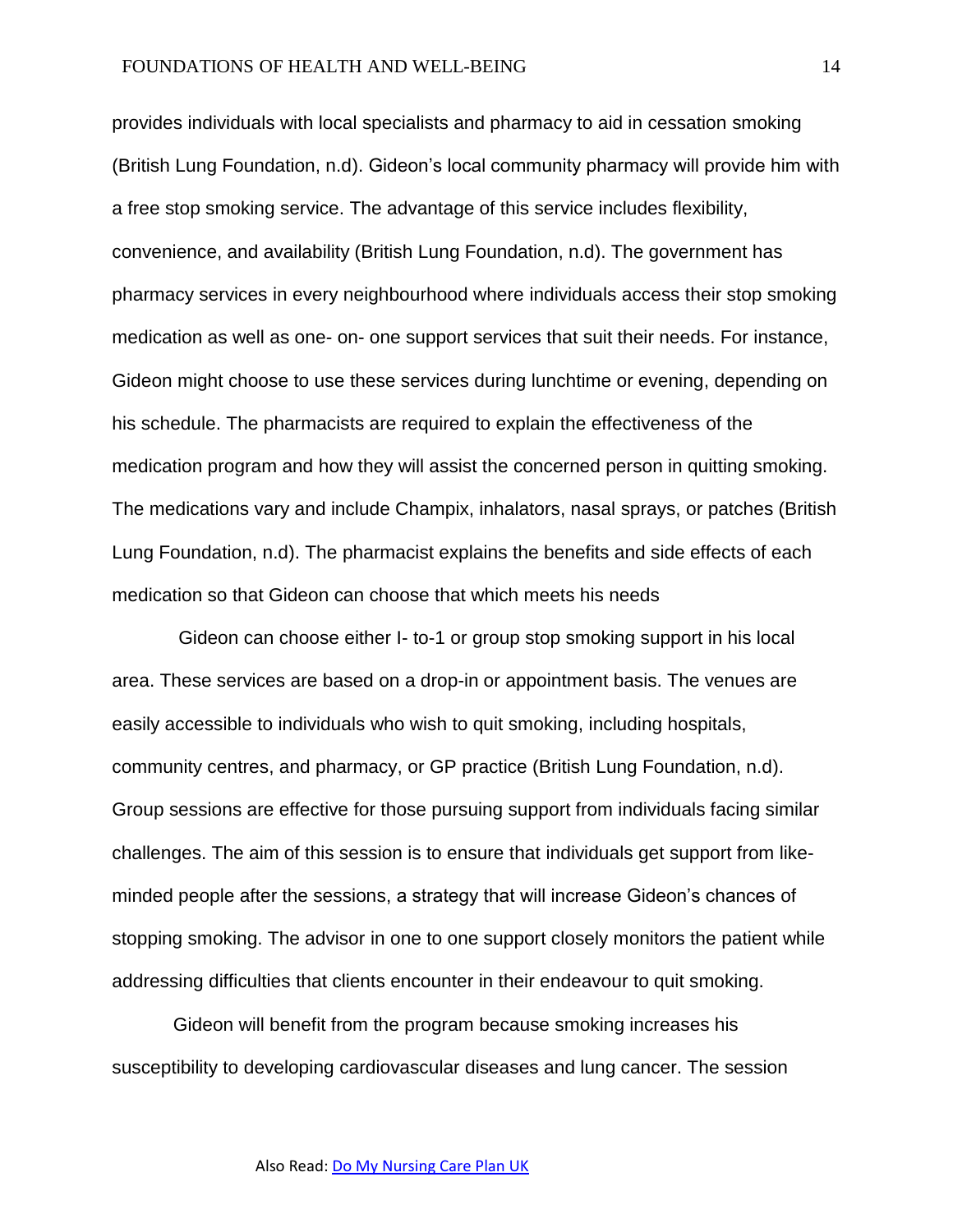pharmacological treatment and smoking cessation will boost Gideon's quality of life and improve symptoms. Smoking cessation will modify the clinical course of his condition by reducing all-cause mortality and declining pulmonary function. The program will reduce Gideon's chances of succumbing to his illness or tobacco-related health conditions.

 The second service is registering with Breathe Falmouth Club. The club is suitable for individuals diagnosed with Chronic Obstructive Pulmonary Diseases and breathing problems. It is purely an exercise club and requires its members to adhere to their Pulmonary Rehabilitation Program from their local medical facility (Kernow Clinical Commissioning Group, 2020). The club regularly invites a private chartered physiotherapist to monitor the appropriateness of its exercise sessions. Gideon was greatly affected by the loss of his wife. He became depressed and isolated himself from the world. However, enrolling in this club will alleviate Gideon's presenting symptoms. Exercise will boost his energy levels, address depression, anxiety, and stress, improve sleep and self-esteem, as well as improve his breathlessness(Tabak et al., 2014; Ettema & Smajic, 2015; Emtner & Wadell, 2016 ). The club and the support group will be instrumental in transforming Gideon's deteriorating condition.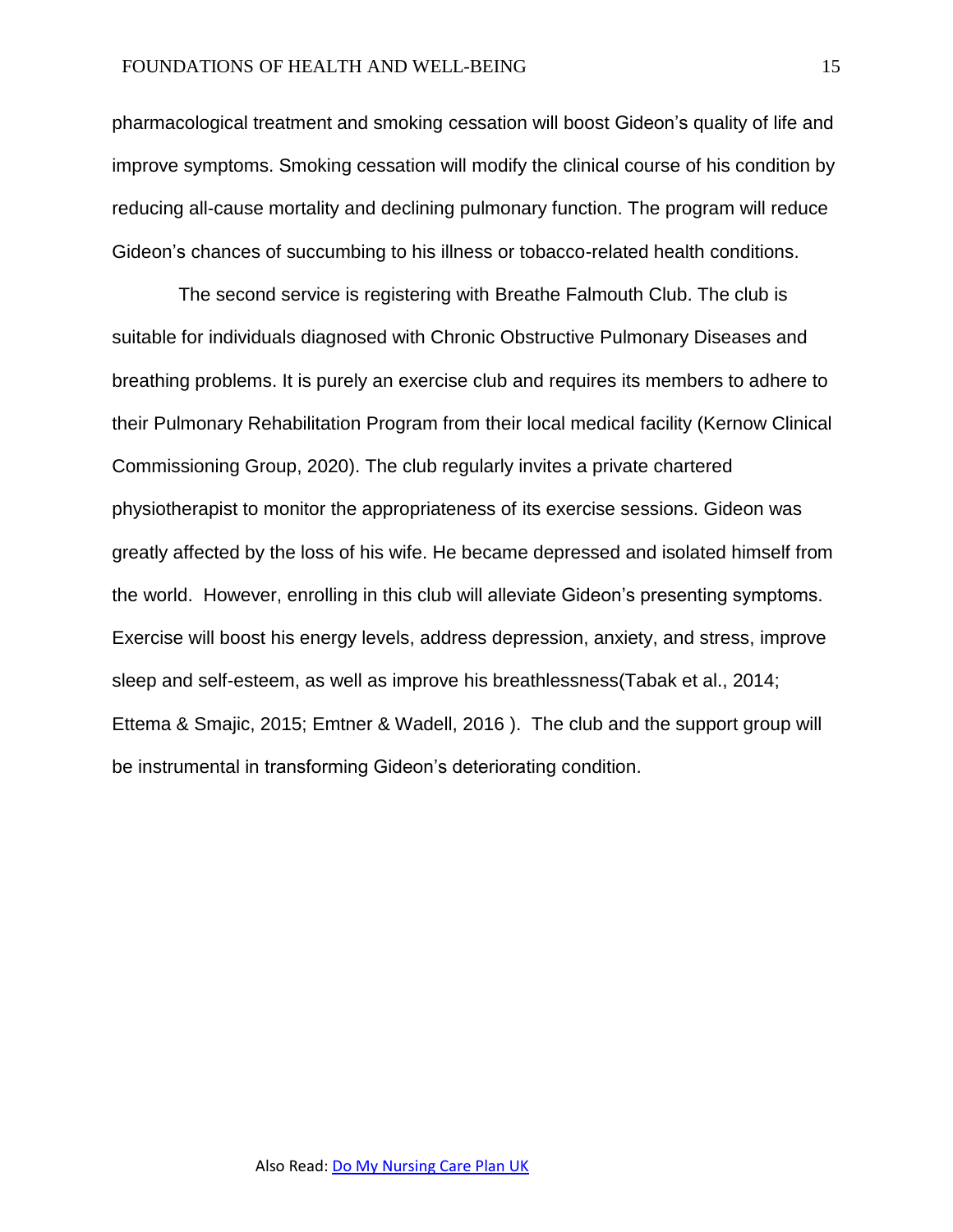#### References

Branson, R.D. (2018). Oxygen therapy in COPD. *Respiratory Care, 63*(6), 734-748. British Lung Foundation.(n.d*). Less help to quit*. Retrieved from

<https://www.blf.org.uk/policy/less-help-to-quit>

- British Nutrition Foundation.(2015). *Dehydration in the elderly*. Retrieved from, https://www.nutrition.org.uk/nutritionscience/life/dehydrationelderly.html?
- Brook, J.S., Zhang, C., Seltzer, N., & Brook, D,W.(2015). Insomnia in adults: The impact of earlier cigarette smoking from adolescents to adulthood. J*ournal of Addiction Medicine*, 9(1), 40-45. https:/doi.org[/10.1097/ADM.0000000000000083](https://dx.doi.org/10.1097%2FADM.0000000000000083)
- Brooker, C. & Waugh, A. (2013).*Foundations of Nursing Practice*: *Fundamentals of Holistic Care.* 2<sup>nd</sup> ed. Edinburgh: Mosby Elsevier.
- Carette, H., Zysman, M., Morelot-Panzini, C.,Perrin, J., Gomez, E., Guillaumot, A., Burgel, P.R., Deslee, G., Surpas, P., Le Rouzic, O., Perez, T., Chaouat, A., Roche, N., & Chabot, T.(2019). Prevalence and management of chronic breathlessness in COPD in a tertiary care center. *BMC Pulmonary Medicine*, 19(95), 1-7.<https://doi.org/10.1186/s12890-019-0851-5>
- Celik, S., & Ozkan, H.A.(2018). Investigating the effects of smoking on sleep quality and sleep apnea during elderly. *European Respiratory Journal* , 52(62), 2071-2075 https:/doi.org/ 10.1183/13993003.congress-2018.PA2071
- COPD British Lung Foundation. (2019). *Support for you*. Retrieved from: <https://www.england.nhs.uk/wp-content/uploads/2015/10/nut-hyd-guid.pdf>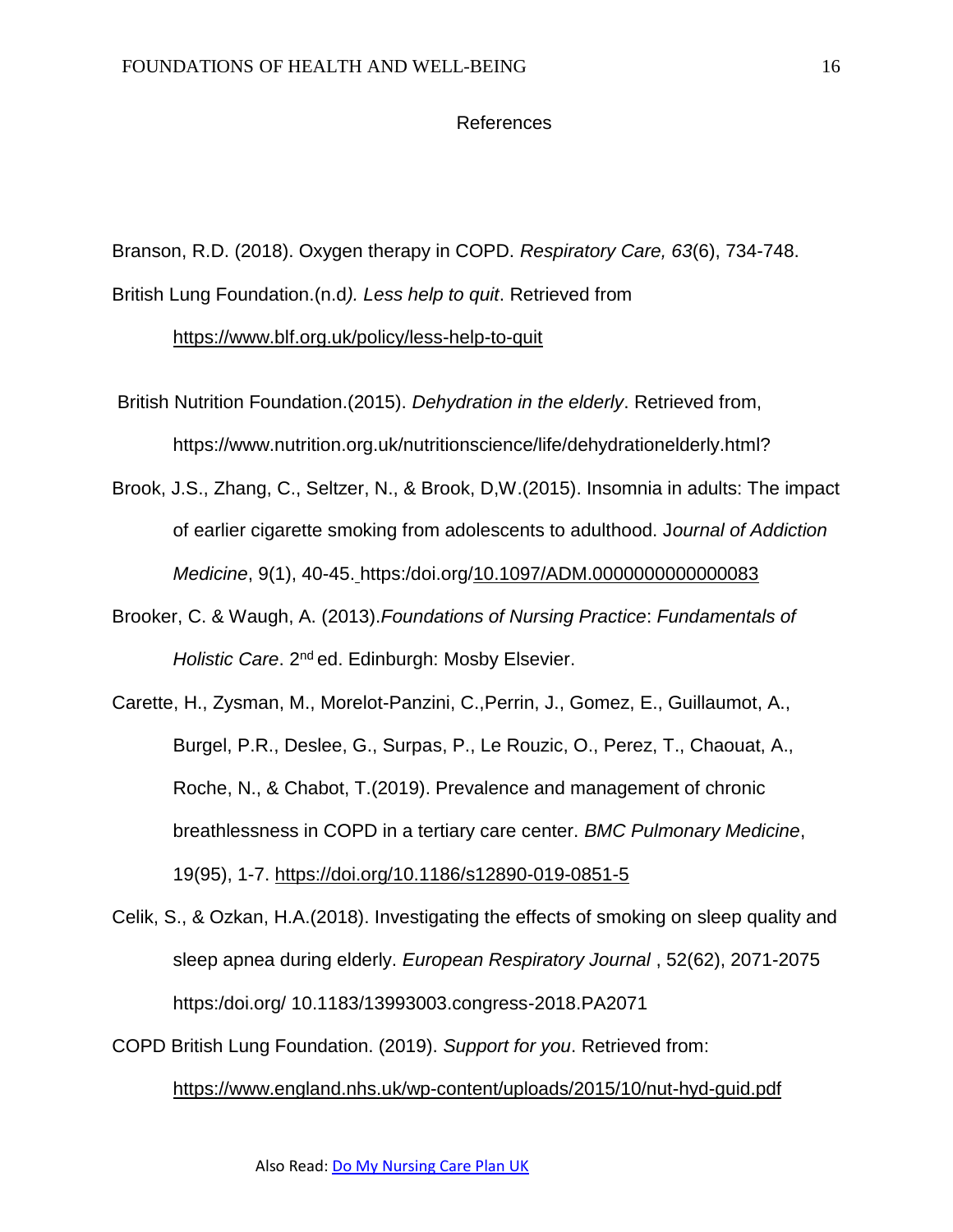- Crisafulli, E., Barbeta, E., Lelp, A., & Torres, A.(2018). Management of severe acute exacerbations of COPD: An updated narrative. *Multidisciplinary Respiratory Medicine*, 13, 36-40. <https://doi.org/10.1186/s40248-018-0149-0>
- Eklund, B., Nilsson, S., Hedman, L., & Lindberg, I.(2012). Why do smokers diagnosed with COPD not quit smoking?-A qualitative study*. Tobacco Induced Diseases*, 10(17), 1-10. <https://doi.org/10.1186/1617-9625-10-17>
- Emtner, M., & Wadell, K. (2016). Effects of exercise training in patients with chronic obstructive pulmonary disease—a narrative review for FYSS (Swedish Physical Activity Exercise Prescription Book). *British Journal of Sports Medicine, 50*(6), 368-371
- Ettema, D., & Smajic, I. (2015). Walking, places and wellbeing. *Geographical Journal,* 181(2), 102-109.
- Fraser, J., Page, S., & Skingley, A. (2011). Drawing breath: Promoting meaning and self-management in COPD. *British Journal of Community Nursing, 16*(2), 58-64.

Heath and Social Care Delivery Plan. (2016). Edinburgh: The Scottish Government

Jayadev, A., & Gill, S.K.(2017).COPD in the elderly: The ageing lung. *GM Journal*, Retrieved from<https://www.gmjournal.co.uk/copd-in-the-elderly-the-ageing-lung> Kernow Clinical Commissioning Group.(2020). *Support groups*. Retrieved from, [https://www.kernowccg.nhs.uk/your-health/long-term-conditions/lung](https://www.kernowccg.nhs.uk/your-health/long-term-conditions/lung-conditions/support-groups/)[conditions/support-groups/](https://www.kernowccg.nhs.uk/your-health/long-term-conditions/lung-conditions/support-groups/)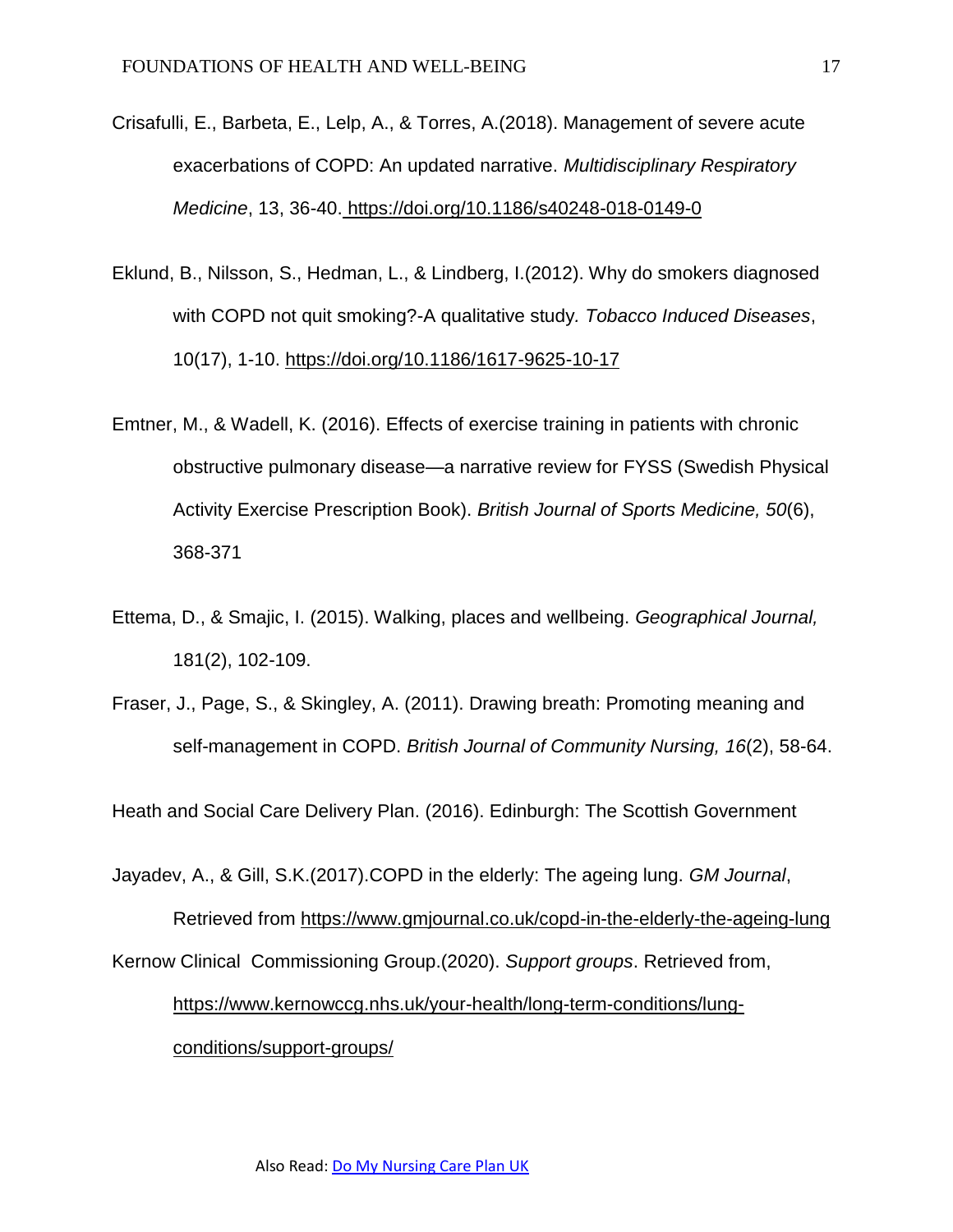- Lewthwaite, H., Effing, T.W., Lenferink, A., Olds, T., & Williams, M.T. (2018). Improving physical activity, sedentary behaviour and sleep in COPD: Perspectives of people with COPD and experts via a Delphi approach. *PeerJ, 6*(4), E4604.
- Liu, J.T, Lee, I.H., Wang ,C.H, Chen, K.C., Lee, C.I., & Yang, Y.K.(2013). Cigarette smoking might impair memory and sleep quality. *J Formos Med Assoc*,12, 287– 290.
- Lotfaliany, M., Bowe, S., Kowal, P., Orellana, L., Berk, M. & Mohebbi, M. (2018). Depression and chronic diseases: Co-occurrence and communality of risk factors. *Journal of Affective Disorders*, 241, 461-468.
- Maltais, F. (2013). Exercise and COPD: Therapeutic responses, disease-related outcomes, and activity-promotion strategies. *The Physician and Sportsmedicine, 41*(1), 66-80.
- McNicholas, W.T., Verbraecken, J., & Marin, J.M.(2013). Sleep disorders in COPD: The forgotten dimension. *Europe Respiratory Review*, 22, 365-375. https:/doi.org/ 10.1183/09059180.00003213
- Nursing & Midwifery Council. (2015).*The code: Professional standards of practice and behaviour for nurses and midwives.* London: NMC.
- Nursing & Midwifery Council. (2018). *The code: Professional standards of practice and behaviour for nurses, midwives and nursing associates*. Retrieved from [http://www.nmc.org.uk/globalassets/sitedocuments/nmc](http://www.nmc.org.uk/globalassets/sitedocuments/nmc-publications/revised-new-nmc-code.pdf)[publications/revised-new-nmc-code.pdf](http://www.nmc.org.uk/globalassets/sitedocuments/nmc-publications/revised-new-nmc-code.pdf)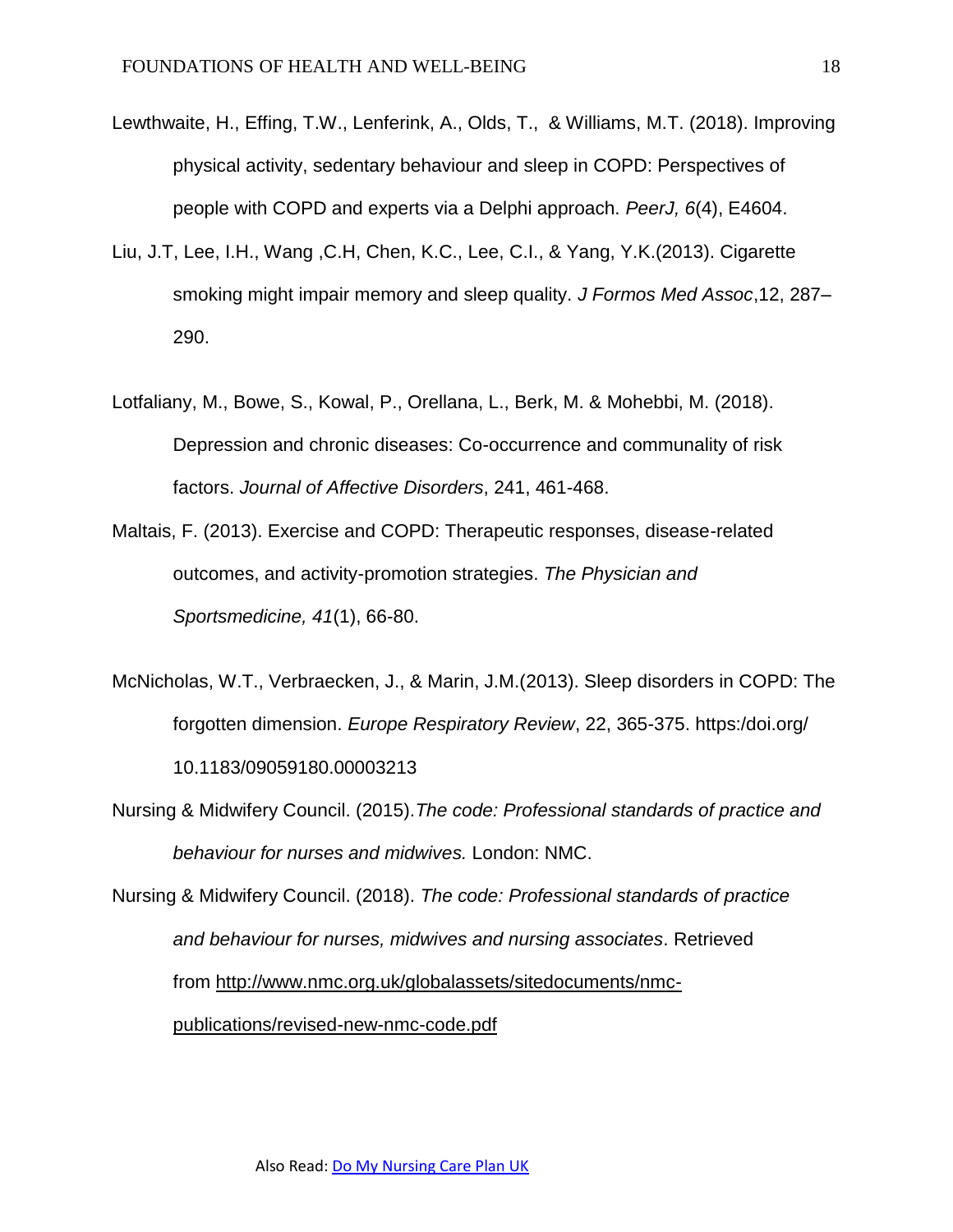- Owens, R.L., Macrea, M.M., & Teodorescu, M.(2017). The overlaps of *Sleep apnoea, asthma and COPD*. Respirology, 22(6), 1073-1083. https:/doi.org/10.1111/resp.13107.
- Peate, I., Nair, M., & VLeBooks. (2016). *Fundamentals of anatomy and physiology for nursing and healthcare students*.( 2nd ed.). Fundamentals Hoboken, NJ. VLeBooks.
- Potvin, L. & Jones,C.M.B (2011). Twenty-five years after the ottawa charter: The critical role of health promotion for public health. *Canadian Journal of Public Health,* 102(4), 244-8. Retrieved from [https://login.ezproxy.napier.ac.uk/login?qurl=https%3A%2F%2Fsearch.pro](https://login.ezproxy.napier.ac.uk/login?qurl=https%3A%2F%2Fsearch.proquest.com%2Fdocview%2F884329234%3Faccou) [quest.com%2Fdocview%2F884329234%3Faccou](https://login.ezproxy.napier.ac.uk/login?qurl=https%3A%2F%2Fsearch.proquest.com%2Fdocview%2F884329234%3Faccou)
- Rasheed, S.& Woods, R. (2013). Malnutrition and quality of life in older people: a systematic review and meta-analysis. *Ageing Res Rev*, 12(2), 561–566.
- Rijkers, G. (2015). Nutrition, immunity and human health. *The British Journal of Nutrition*, 114(9), 1329-1330.
- Rolland, K. & Jenkins, J. (2019). *Applying the Roper-Logan-Tierney model in practice.* (Third edition / edited by Holland & Jenkins). Edinburgh: Elsevier.
- Roper, N., Logan, W., Tierney, A.J. (2000). *The Roper, Logan, Tierney Model of Nursing: Based on Activities of Living*. Churchill Livingstone, London.
- Scoditti, E., Massaro, M., Garbarino, S., & Toraldo, D.M.(2019). Role of diet in chronic obstructive pulmonary disease prevention and treatment. *Nutrients*, 11(6), 1357- 1365. https:/doi.org[/10.3390/nu11061357](https://dx.doi.org/10.3390%2Fnu11061357)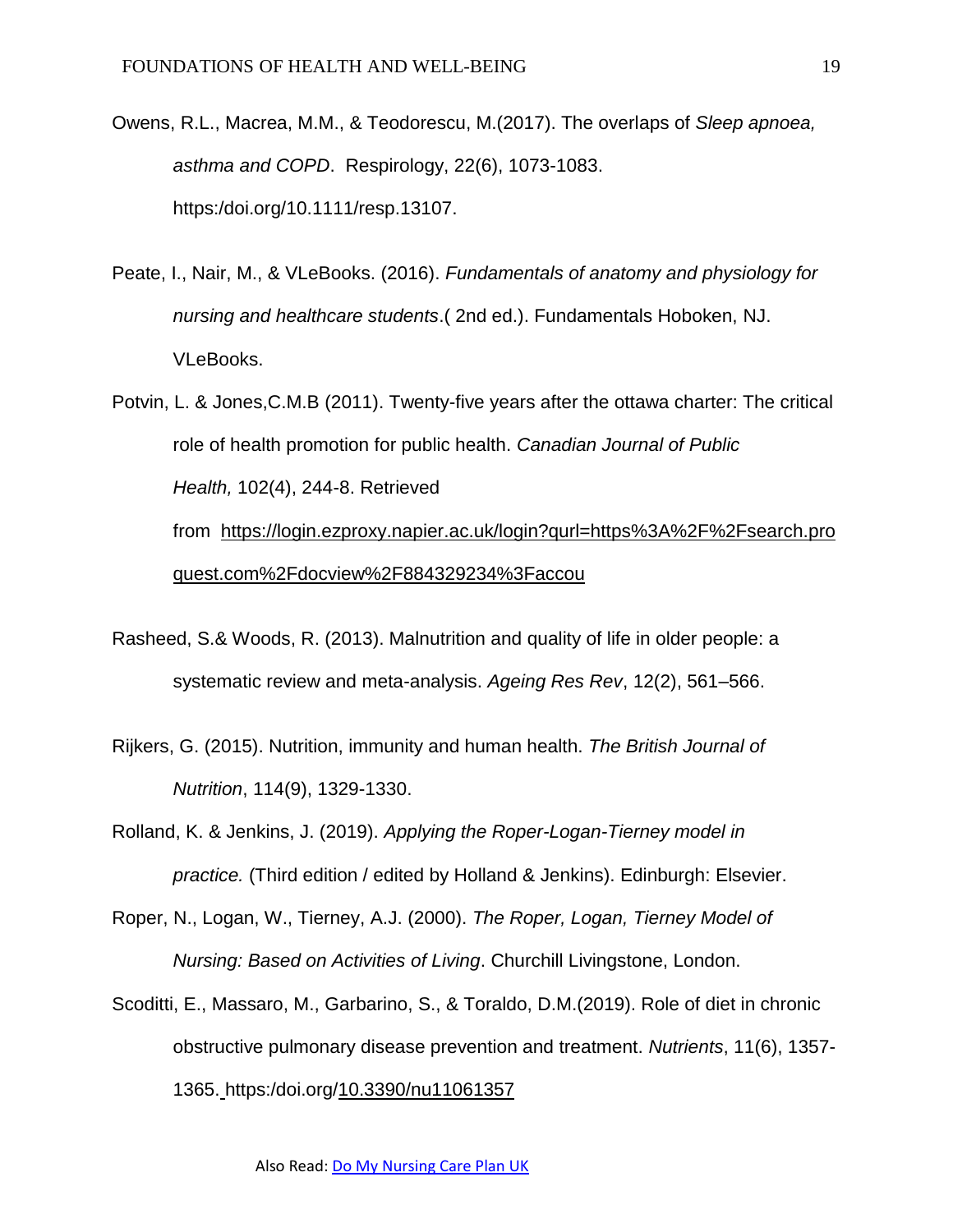- Spiegelhalder, K., Regen, W., Nanovska , S., Baglion, C., & Riemann, D.(2013). Comorbid sleep disorders in neuropsychiatric disorders across the life cycle. *Curr Psychiatry Rep*, 15(6),364
- Stephanie, M., Andrei, M., Linda, E., Bertil, F., Thórarinn, G., Rain, J., & Christer, J. (2018). Asthma and COPD overlap (ACO) is related to a high burden of sleep disturbance and respiratory symptoms: Results from the RHINE and Swedish GA2LEN surveys. *PLoS ONE, 13*(4), E0195055
- Tabak, M, Brusse-Keizer, M, Van der Valk, P., Hermens, H., & Vollenbroek-Hutten, M. (2014). A telehealth program for self-management of COPD exacerbations and promotion of an active lifestyle: A pilot randomized controlled trial. *International Journal of Chronic Obstructive Pulmonary Disease, 9*, 935-93544.
- Thompson, S.R., Watson, M. C. & Tilford, S. (2018) The Ottawa Charter 30 years on: still an important standard for health promotion. *International Journal of Health Promotion and Education*, 56(2), 73-74

https:/doi.org/ [10.1080/14635240.2017.14157](https://doi-org.ezproxy.napier.ac.uk/10.1080/14635240.2017.1415765)65

- Verbrugge, R., De Boer, F., & Georges, J. (2013). Strategies used by respiratory nurses to stimulate self-management in patients with COPD. *Journal of Clinical Nursing, 22*(19-20), 2787-2799.
- Viniol, C., & Volgelmeier, C.F.(2018). Excerbations of COPD. *European Respiratory Review,* 27, 103-115. https:/doi.org/10.1183/16000617.0103-2017
- Vries, N., Ravesloot, M., & Van Maanen, J. (2014). *Positional therapy in obstructive sleep apnea*. Cham: Springer.